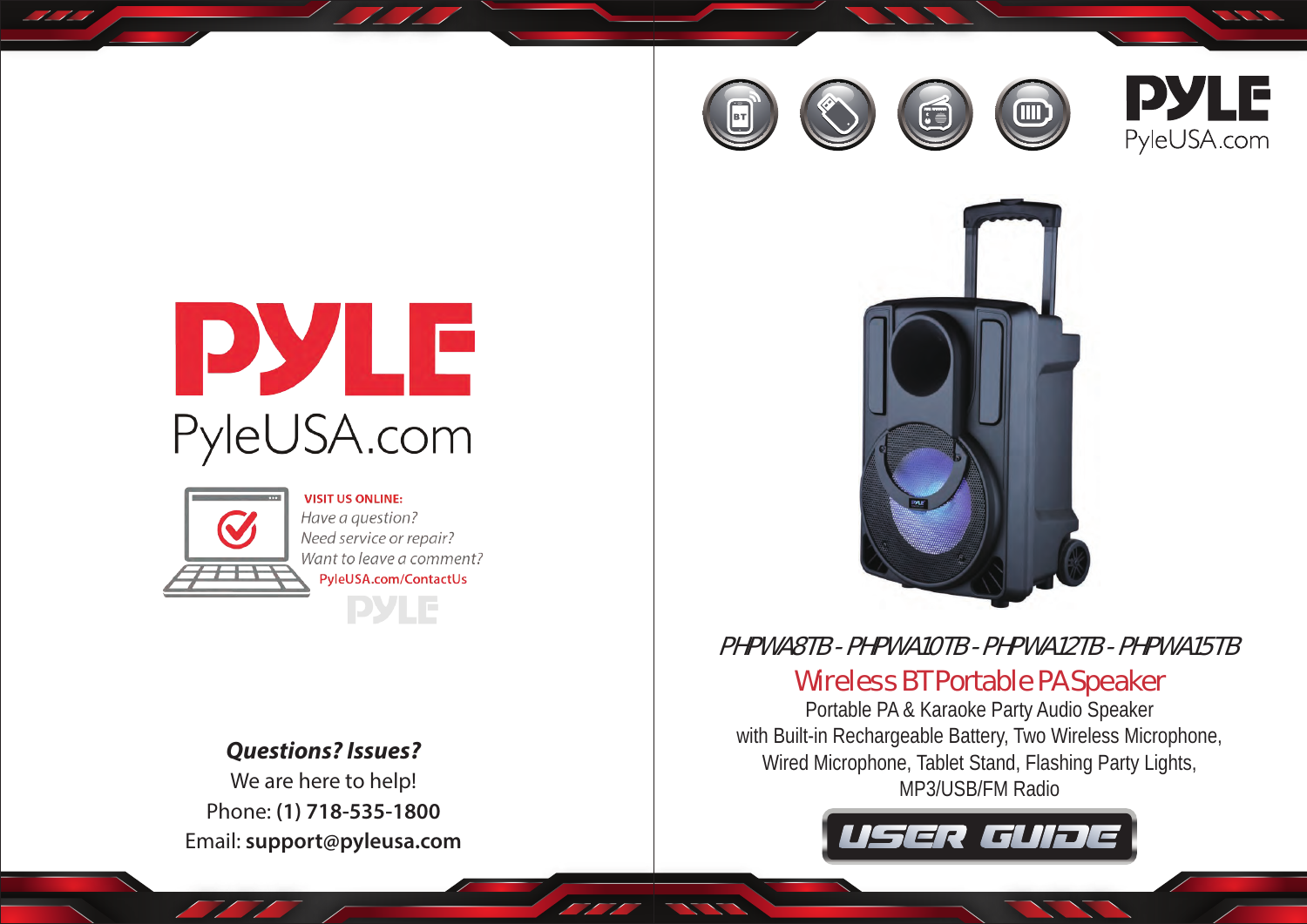#### *WARNING*



1. **DO NOT** place objects on top of the device, as objects may scratch the device.



2. **DO NOT** expose the device to dirty or dusty environments.



3. **DO NOT** insert any foreign objects into the device.



4. **DO NOT** expose the device to strong magnetic or electrical field.



5. **DO NOT** use the device in the rain



6. Please check with your Local Authority or retailer for proper disposaI of electronic products.



7. **DO NOT** disassemble the device. Only a certified service technician should perform repair.



8. The device has apertures to disperse heat. **DO NOT** block the device ventilation, the device may become hot and malfunction as a result.

#### *FEATURES*

This system can be used with personal computers, mobile phone, DVD, VCD, CD, LD, TV, MP3, radio, electronic piano and any devices which have audio output.

Amplifier circuit are using high-performance, high-fidelity design, coupled with high-quality professional speaker, in order to make the sound field to get positioned so clear, distinct levels effect.

The sound system is outstanding, with deep and powerful bass and the treble effect is strong, with clear and bright pitch. The professional electronic frequency division circuit enhances the machine's crossover point effect.

Using professional design and manufacture of high-capacity batteries, and dedicated audio power capacitors, to make the speaker's power reserve margin larger, more stable, better dynamics, higher signal to noise ratio.

#### *Wireless BT Connectivity:*

- Built-in BT for Wireless Music Streaming
- Simple & Hassle-Free Pairing
- Works with All of Today's Latest Devices, Smartphones, Tablets, Laptops, Computers, etc.
- Wireless BT Version: 5.0
- Wireless BT Network Name: '**PYLEUSA**'
- Wireless Range: Up to 32' ft.

#### *REMOTE CONTROL FUNCTIONS*

- **1.** Standby button
- **2.** Choose input AUX/FM/BT/USB signal
- **3.** Mute button
- **4.** Play/Stop button on MP3 mode, scan function on FM mode
- **5.** Next song of USB/MicroSD, next channel of FM mode
- **6.** Previous song of USB/MicroSD, last channel of FM mode
- **7.** EQ effect on MP3 mode
- **8.** Decrease music volume
- **9.** Choose song number directly on MP3 mode
- **10.** Stop button
- **11.** Increase speaker volume
- **12.** Repeat song on USB/MicroSD mode